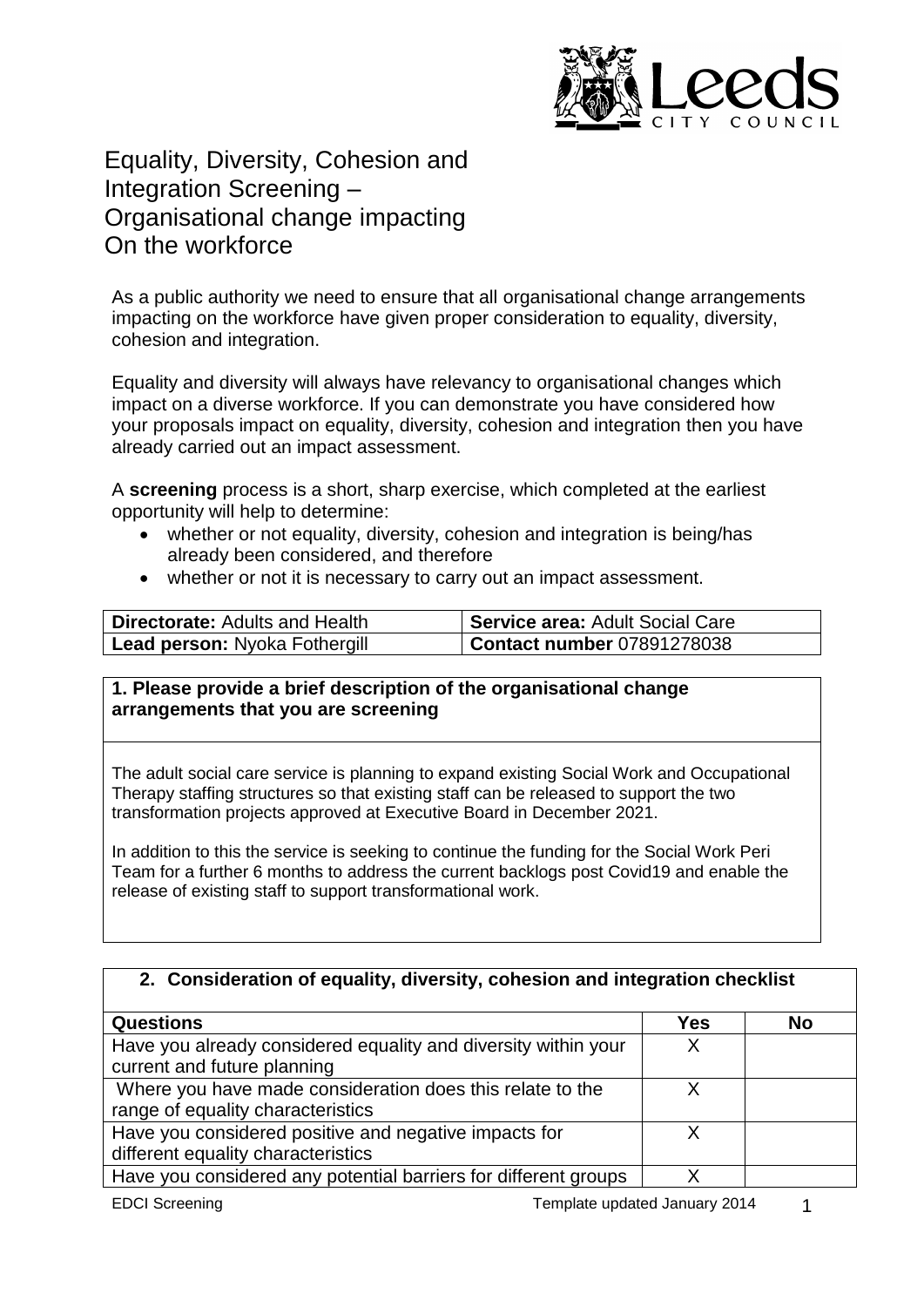| Have you used equality information and consultation where  |  |
|------------------------------------------------------------|--|
| appropriate to develop your proposals                      |  |
| Is there a clear plan of how equality areas identified for |  |
| improvement will be addressed                              |  |

If you have answered **no** to the questions above:

• there may be gaps in your equality and diversity considerations and you should complete an equality and diversity, cohesion and integration impact assessment (organisational change). Please go to **section 4**

If you have answered **yes** to the questions above and;

 Believe you have already considered the impact on equality, diversity, cohesion and integration within your proposal please go to **section 3.**

## **3. Considering the impact on equality, diversity, cohesion and integration**

If you can demonstrate you have considered how your proposals impact on equality, diversity, cohesion and integration you have carried out an impact assessment.

Please provide specific details for all three areas below (use the prompts for guidance).

 **How have you considered equality, diversity, cohesion and integration?** (**think about** the scope of the proposal, who is likely to be affected, equality related information, gaps in information and plans to address, consultation and engagement activities (taken place or planned) with those likely to be affected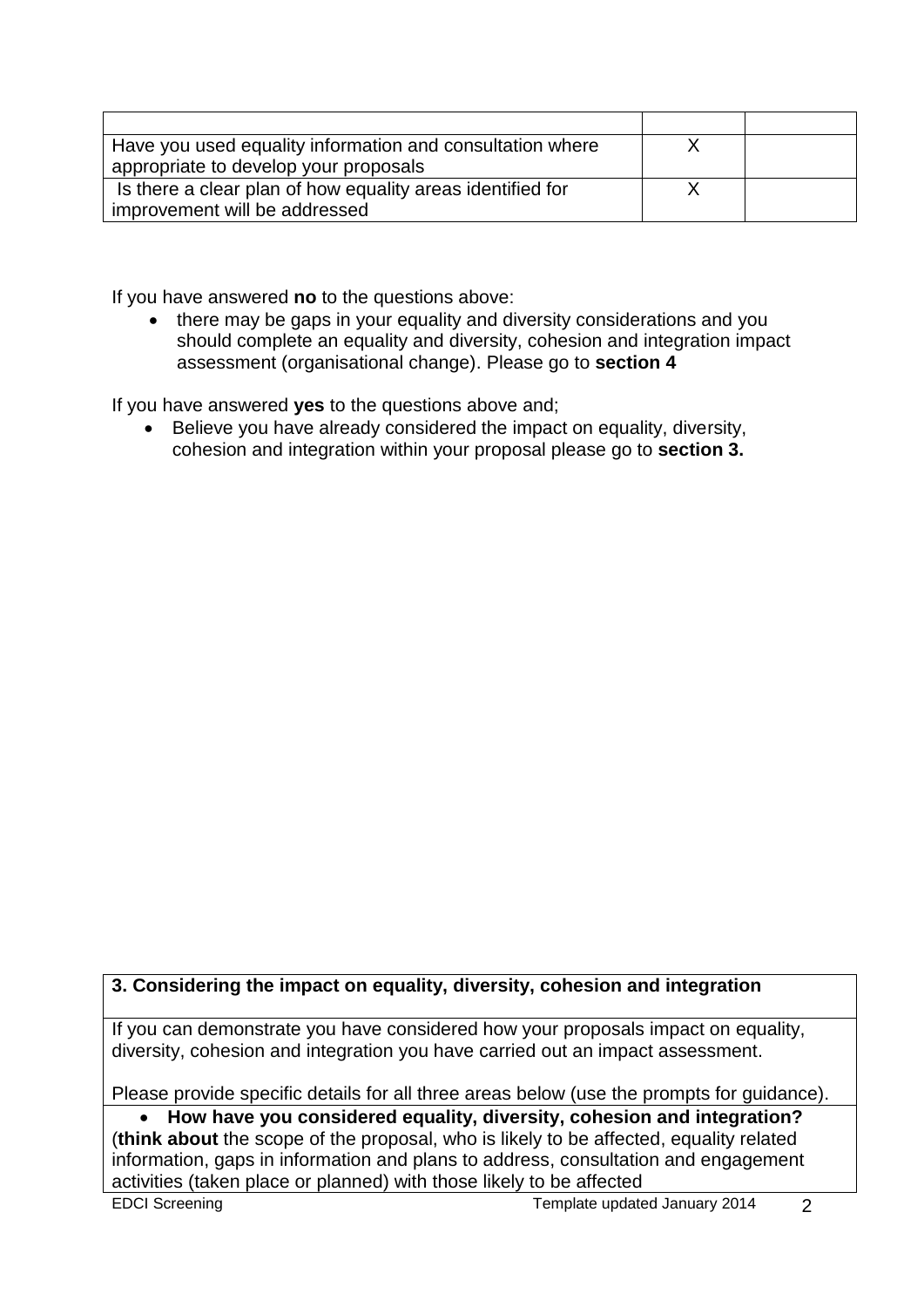We have considered:

- The staffing needed, in terms of meeting the needs of the people who remain in the backlog as well as the skill mix of the team to deliver the transformational activity associated to delivering the budget action plans.
- Recruitment and selection processes.
- The proposal provides opportunities for staff development and promotion where appropriate.
- There is budgetary provision for these proposed changes, and this is reflected in the 22-23 budget.

# **•** Key findings

**(think about** any potential positive and negative impact on different equality characteristics, potential to promote strong and positive relationships between groups, potential to bring groups/communities into increased contact with each other, perception that the proposal could benefit one group at the expense of another)

LCC recruitment and selection processes will be used, these incorporate equality and diversity considerations. Terms and Conditions will be in line with council policy and practice.

All relevant policy and practice from the current service provision will be adopted. Any changes that are required for new policies and practice that is needed will integrate equality considerations.

# **Actions**

**(think about** how you will promote positive impact and remove/ reduce negative impact)

- Ensure all LCC employment policy and practices are implemented to ensure fair and equal opportunities to either: transfer to the new service; apply to any new posts created; access other opportunities such as moving to other roles within the council
- Communicate/market changes to the service provision to ensure existing and potential new service users are reassured about the care and support they will be provided with
- Establish a programme of policy and practice review/refresh/new development that incorporates equality consideration
- Consider mechanisms for engaging with existing and potential customers to contribute to policy/practice
- Ensure legal requirements for monitoring the service are undertaken and consider introducing appropriate equality monitoring that can be used to both inform local service provision and raise any emerging issues/concerns to the Department of Health and Social Care.